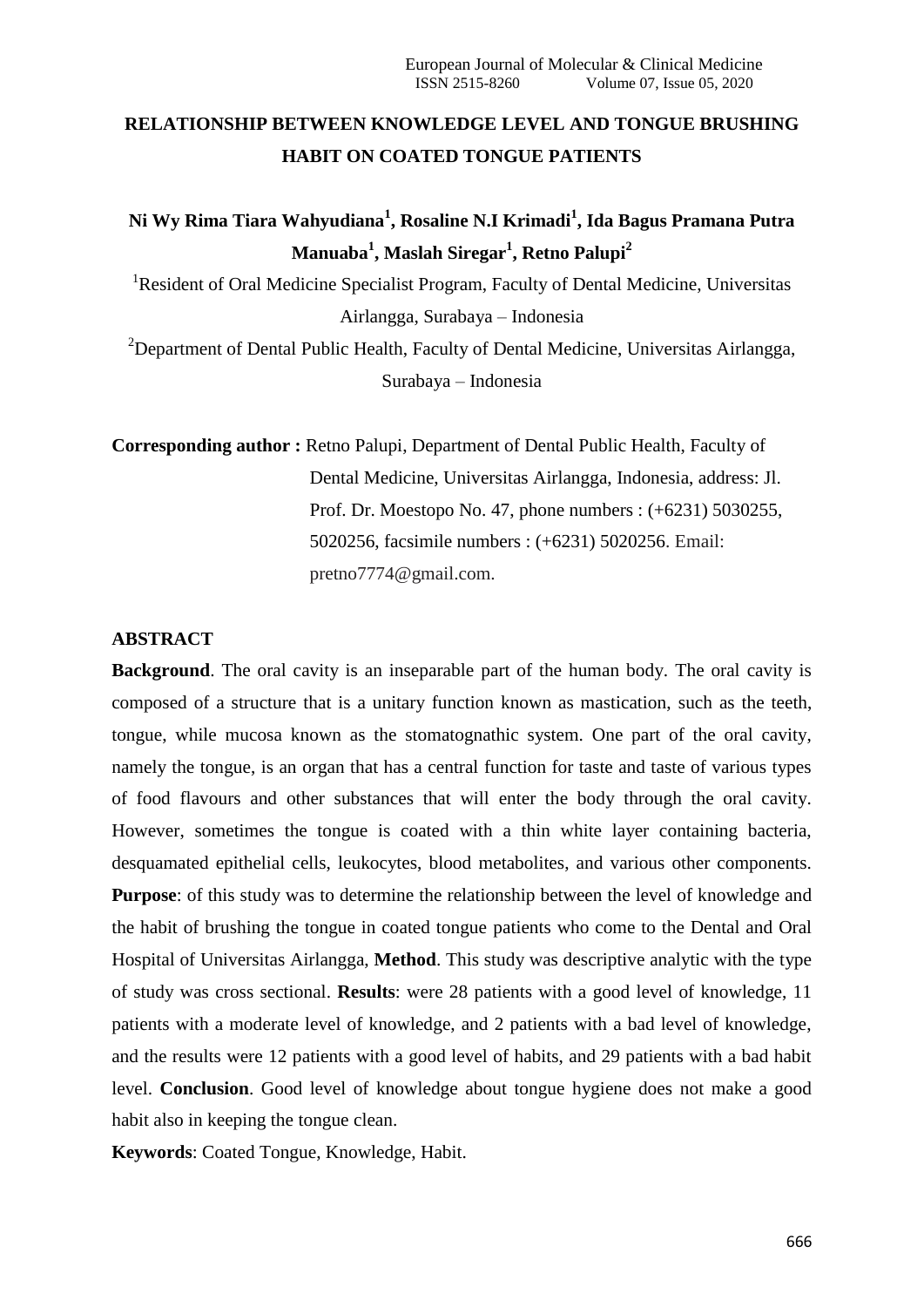### **INTRODUCTION**

The oral cavity is an inseparable part of the human body and the entry of food which will be useful as the main support for the overall health of the body. The oral cavity is composed of a structure that is a unitary function known as mastication, such as the teeth, tongue, while mucosa known as the stomatognathic system. Because of this function, oral health deserves attention(Nuraeny, Hidayat, Zakiawati, & Wahyuni, 2017). It is unfortunate that until recently, people have limited information about attitudes and knowledge in maintaining oral hygiene(Idham, Nurrahma, & Rasmidar, 2013)(Harahap, Amelia, Wahyuni, & Andayani, 2018; Idham et al., 2013; Simamora, Nurmaini, & Siregar, 2019).

One part of the oral cavity, namely the tongue, is an organ that has a central function for taste and taste of various types of food flavours and other substances that will enter the body through the oral cavity. The surface of the tongue is the largest on which consists of papillae and healthy pink as well as should always be clean of debris. However, sometimes the tongue is coated with a thin white layer containing bacteria, desquamated epithelial cells, leukocytes, blood metabolites, and various other components that are white or brown or black, containing various kinds of microorganisms including periodontopathic bacteria such as oral streptococci and habitats. The largest in the tongue is the candida species(Danser, Gómez, & Van der Weijden, 2003; Matsui et al., 2014). Microorganisms on the tongue contribute to the formation of dental plaque(Danser et al., 2003; Mappangara, Tetelepta, Adam, Oktawati, & Sulastrianah, 2018). When the body is in an unhealthy state accompanied by a decrease in food intake and chewing movements, the layer on the surface of the tongue will become thicker which is called tongue coating(Adam & Achmad, 2018; Hu, Han, Chen, & Ji, 2015).

If not cleaned regularly, tongue coating will affect the body and cause bad breath, namely malodor or halitosis(Van Tornout, Dadamio, Coucke, & Quirynen, 2013). Halitosis or malodor is a problem for some people. Bad breath does not always come from plaque or tartar stuck to the teeth. After brushing your teeth as if the entire oral cavity is clean, but actually just brushing your teeth without cleaning the tongue has the potential to cause bad breath because as previously discussed, the tongue is one of the places where bacteria and fungi accumulate as normal flora, so if not cleaned, bacteria and fungi that were normal flora have the potential to grow and develop into pathogens for the body(Melati, Indriyanti, & Setiawan, 2019; Sopianah, Sabilillah, & Oedijani, 2017).

Brushing the tongue is one way to reduce bad breath and maintain the balance of the normal flora in the oral cavity, however, it turns out that not everyone does tongue cleaning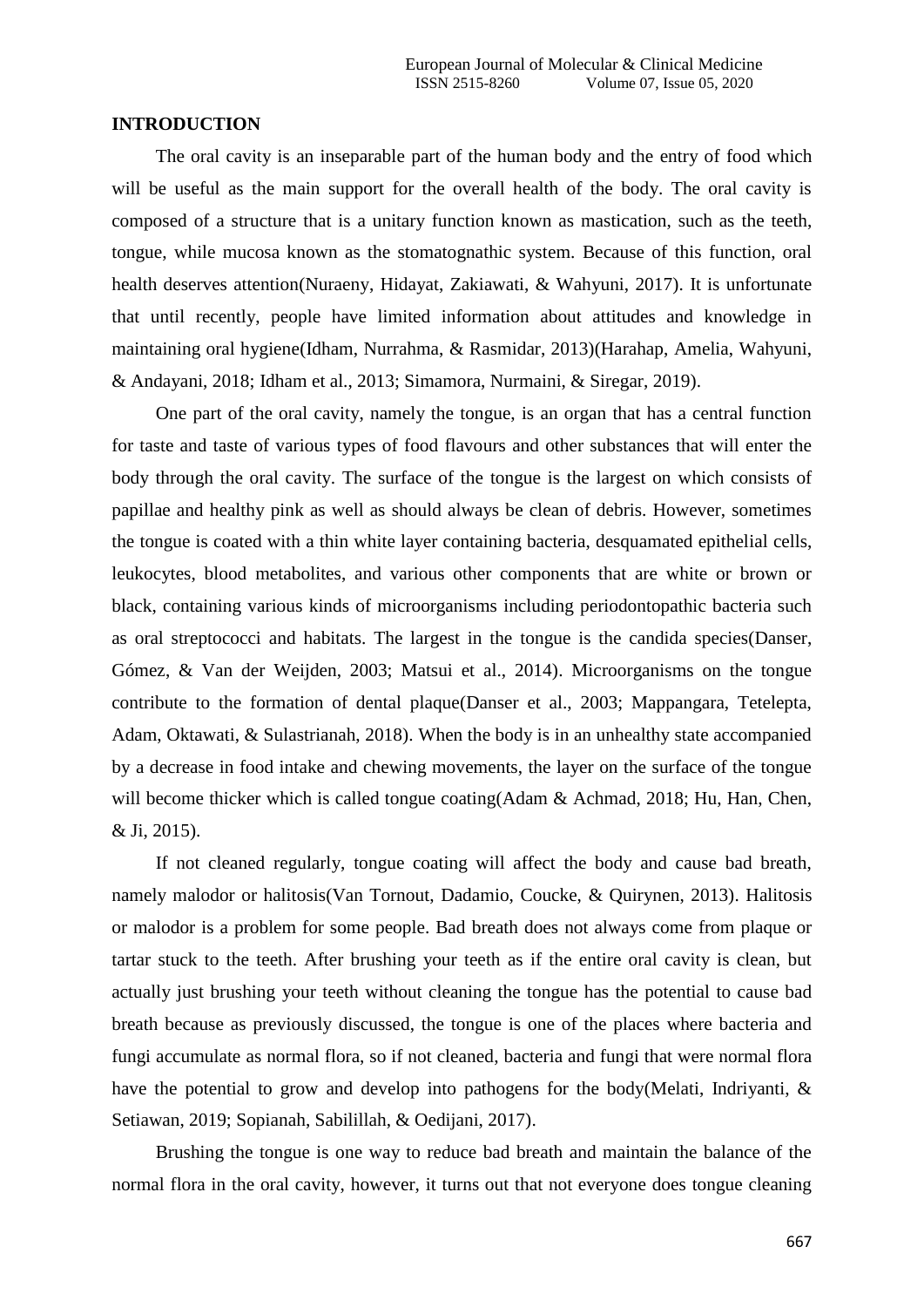for various reasons, including not knowing whether to brush the tongue, not knowing how it is doing, lazy brushing the tongue, or even know but forget, thus brushing your tongue seems to be an integral part of brushing your teeth(Setijanto, Bramantoro, Palupi, & Hanani, 2019).

One of the epidemiological data shows that bad breath is caused by the presence of coated tongue in the amount of 75.8%. Most of the patients were in this group(Mahdani, Radithia, Parmadiati, & Ernawati, 2019). Patients examined varied in educational level, their knowledge of information regarding coated tongue, and tongue brushing behaviour had not been measured(Simamora, 2019). The aim of this study was to determine the relationship between the level of knowledge and the habit of brushing the tongue in coated tongue patients who come to the Dental and Oral Hospital of Universitas Airlangga,



Figure 1. Coated Tongue Lesions in Patients Receiving Room at Dental and Oral Hospital Universitas Airlangga

## **METHOD**

This study was descriptive analytic with the type of study was cross sectional. The purpose of this study was to know the relationship between the level of knowledge and the habit of brushing the tongue in patients with coated tongue who come to the Dental and Oral Hospital of Universitas Airlangga, Surabaya during the period March - May 2020.

The population in this study were all patients who came to the Functional Services Unit receiving room at the Dental and Oral Hospital of Universitas Airlangga, Surabaya, whose intra-oral examination found lesions of normal coated tongue variations. The number of samples was set at 100 respondents and the sampling method was conducted.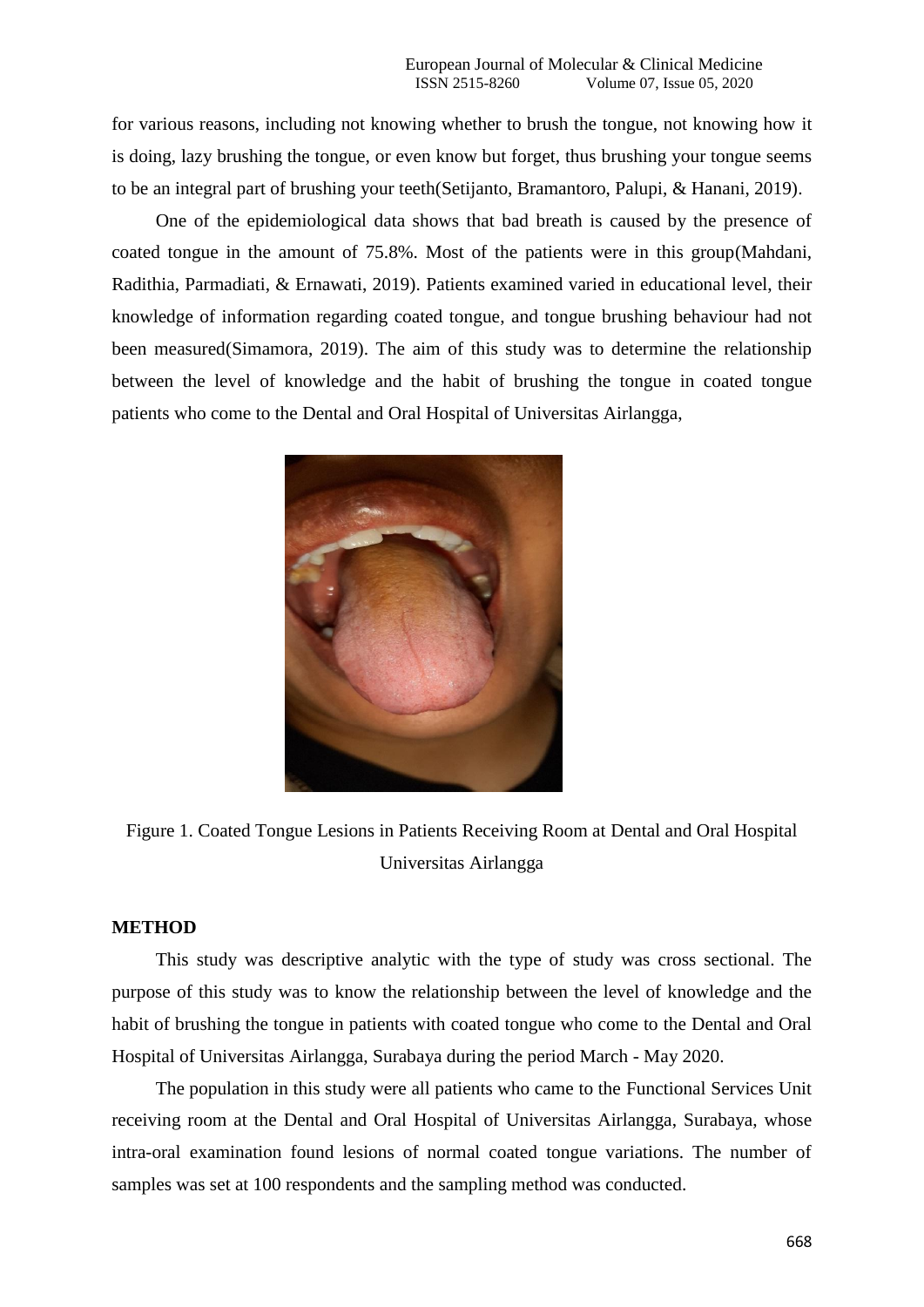The inclusion criteria in this study were that all the characteristics of the study subjects represented the sample related to the research objectives, namely gender were male and female with an age over 18 years because they were considered adults and had the right to fill in informed consent and consent to be independent respondents, and should have a lesion of normal variation on coated tongue on examination verified by an Associate Resident of the Department of Oral Medicine

In this study, there were two variables, namely the level of patient knowledge as the independent variable and the habit of brushing the tongue is the dependent variable and described in the following relationship.



Data were collected by giving a questionnaire as a study instrument consisting of 15 questions which functioned as a tool to measure the level of knowledge and tongue brushing habits. The questionnaire in this study was given to patients who came to the reception room at Dental and Oral Hospital Universitas Airlangga.

Validity and reliability tests will be conducted after testing 100 respondents. The validity test used the Pearson's product moment correlation method, such as calculating the correlation between the score of the question items, where an instrument was said to be valid if the p value was <0.05. The reliability test was conducted by using the Croanbach alpha coefficient based on standardized items, where an instrument was said to have high reliability if the Croanbach alpha value was greater than the calculated R value(Taber, 2018).

After the data was collected, the data were analysed for normal data using Shapiro-Wilk, if the data was normally distributed, continue to analyse the data using the Pearson test, if the data was not normally distributed, then continue with Spearman's rho. Data was presented in tabular form, where the first table was the patient's knowledge level data, the second table was the tongue brushing habit data, and the third table was the relationship data.

### **RESULT**

After taking data on 41 patients who came to the Hospital Reception Room Faculty of Dental Medicine, Universitas Airlangga and had coated tongue lesions on the tongue. The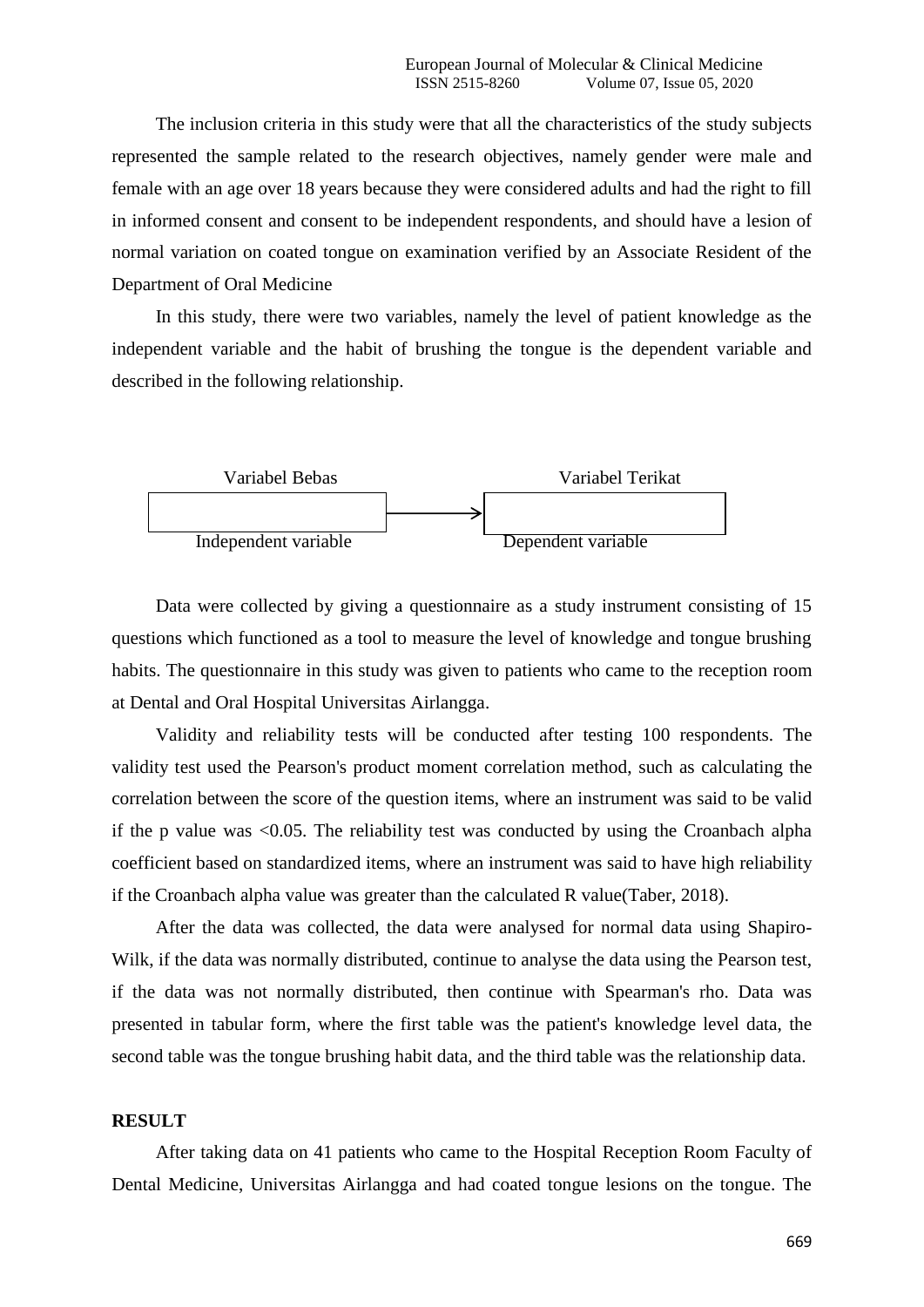results were 28 patients with a good level of knowledge, 11 patients with a moderate level of knowledge, and 2 patients with a bad level of knowledge as presented in the table below. Table 1. Frequency and Percentage of Knowledge Level

| Knowledge Level | Frequency | Percentage |
|-----------------|-----------|------------|
| Good            | 28        | 68.3       |
| Moderate        |           | 26.8       |
| <b>Bad</b>      | ◠         | 4.9        |
| Total           | 41        | 100.0.     |

To assess the level of the patient's habit of tongue brushing behaviour, from the results of the respondents, it was found that 12 patients had good habits, and 29 patients had bad habits. As shown in the table below.

Table 2. Frequency and Patients' Habit Level

| Knowledge Level | Frequency | Percentage |
|-----------------|-----------|------------|
| Good            |           | 29.3       |
| Bad             | 29        | 70.7       |
| Total           | Δ         | ם חחו      |

After obtaining the frequency and percentage data from the level of knowledge and the level of habit, then the data analysis was conducted to see the correlation of these variables. Data analysis used Spearman Rho to test the significance of the research hypothesis. Table 3. Correlation between Knowledge Level Variables and Habit Knowledge Variables

|                   |                    |                            | Knowledge Level   Habit Level |            |
|-------------------|--------------------|----------------------------|-------------------------------|------------|
| Spearman's<br>rho | Knowledge<br>Level | Correlation<br>Coefficient | 1.000                         | .072       |
|                   |                    | $Sig. (2-tailed)$          | $\bullet$<br>41               | .653<br>41 |
|                   | Habit Level        | Correlation<br>Coefficient | .072                          | 1.000      |
|                   |                    | Sig. (2-tailed)            | .653                          |            |
|                   |                    |                            | 41                            | 41         |

From the table above, it can be seen that there was no variable relationship between the level of knowledge of tongue hygiene and the level of the habit of brushing the tongue, the correlation coefficient was 0.072, which means that the level of closeness of the relationship was weak or not strong. The significance value obtained was 0.653> 0.005, which means that the results are not significant, the hypothesis is not accepted. It can be seen from the results of the analysis that there was an insignificant relationship between the variable level of knowledge of tongue hygiene and the level of tongue brushing habits.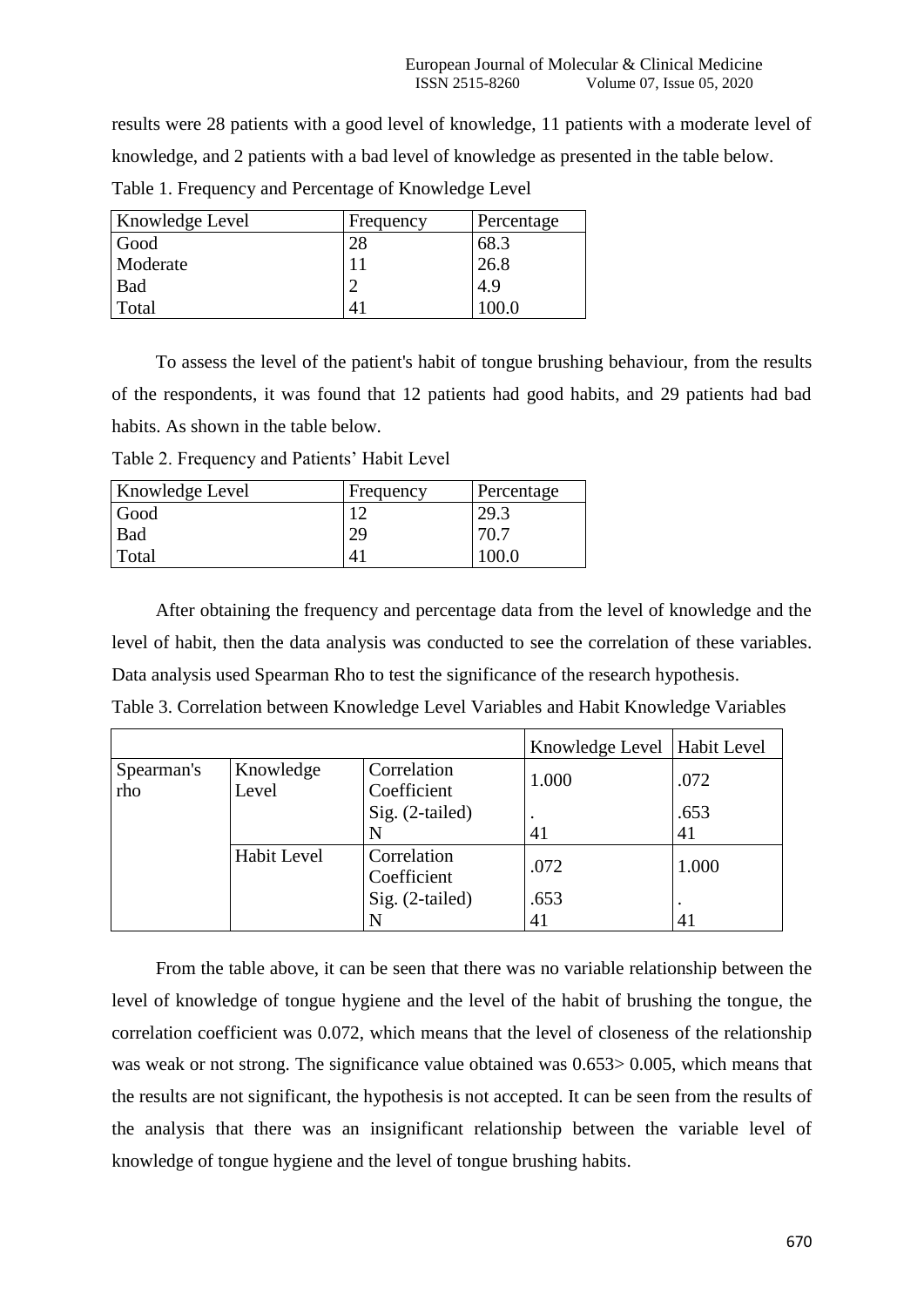#### **DISCUSSION**

One of the conditions that can be found in almost everyone is the condition of coated tongue which is a clinical condition that occurs on the surface of the tongue which is covered by a pseudomembranous membrane that occurs due to accumulation of debris or food waste, keratin cells that are not desquamated, and can be found. The presence of microorganisms such as bacteria and fungi. The condition of coated tongue often causes patients to come to the dentist or health centre with the main complaint of bad breath. Previous research by Van Tornout et al.(2013) found that the main factors affecting this condition were poor oral hygiene, smoking, and the presence of dentures, periodontal status, and dietary habits.

According to the the analysis, it was found that the level of knowledge of the patients on the tongue cleaning behaviour was 28 patients with a good level of knowledge with a percentage of 68.3%, and 2 patients with a poor level of knowledge with a percentage of 4.9%. This is in accordance with the study conducted by Nuraeny et al., (2017) which discusses how the condition of coated tongue can occur in the oral cavity, as well as how to eliminate and prevent it, which has been conducted by pre-test and post-test in writing to evaluate the results of training and showed significantly good results. In this study, the results showed that the pre-test results showed that the community had a basic knowledge of maintaining dental and oral health, this could be due to easy access to information such as through television advertisements for dental and oral health products. This information is easy to access because most of the people live in urban areas.

Based on the analysis of the habit level of tongue brushing, it was found that 12 patients had good habits in maintaining tongue cleanliness with a percentage of 29.3% and 29 patients had bad habits in maintaining tongue hygiene with a percentage of 70.7%. These results did not have an insignificant value (significance value 0.653> 0.005) between the two variables, namely the level of knowledge about tongue hygiene and tongue cleaning habits. This is mentioned in the study conducted by Ragunathan et al.(2019) which stated that various factors can increase the incidence of coated tongue, this is possible due to a soft diet and this is thought to be due to the limited time that people who live in urban areas have and instant lifestyle which then causes the sample to have the habit of swallowing fast food such as bread and porridge. Besides that, less water intake and dietary fibre can also cause coated tongue.

### **CONCLUSION**

According to the discussion about the level of knowledge and the habit of brushing the tongue in coated tongue patients in the reception room of the Dental Hospital of Universitas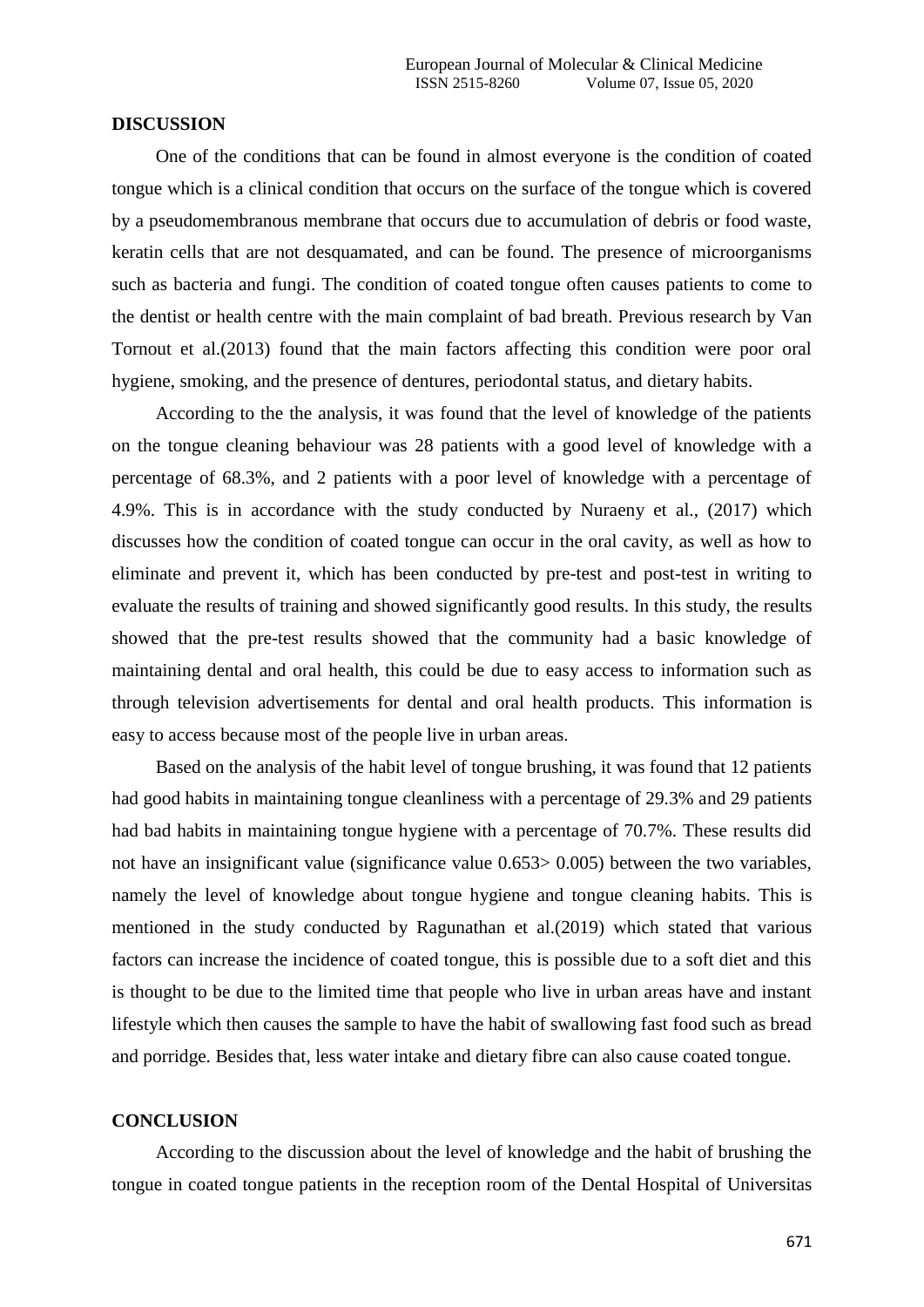Airlangga, it is concluded that there is no significant relationship between the level of knowledge and the habit of brushing the tongue in patients with coated tongue. A good level of knowledge about tongue cleanliness does not make it a good habit to keep the tongue clean either. It is necessary to provide information about the benefits and ways of cleaning the oral cavity, especially on tongue hygiene hence the knowledge formed will be in harmony with the results of behaviour from habits.

### **REFERENCES**

- 1. Adam, M., & Achmad, H. (2018). The relationship of mineral fluor exposure in water with the presence of gingivitis (study case in subdistrict of Tempe, Sengkang City, Wajo District). *Journal of International Dental and Medical Research*, *11*(2), 470–476.
- 2. Danser, M. M., Gómez, S. M., & Van der Weijden, G. A. (2003). Tongue coating and tongue brushing: a literature review. *International Journal of Dental Hygiene*. Int J Dent Hyg. https://doi.org/10.1034/j.1601-5037.2003.00034.x
- 3. Harahap, J., Amelia, R., Wahyuni, A. S., & Andayani, L. S. (2018). Community empowerment program for increasing knowledge and awareness of tuberculosis patients, cadres and community in Medan city. *IOP Conference Series: Earth and Environmental Science*, *125*(1). https://doi.org/10.1088/1755-1315/125/1/012102
- 4. Hu, J., Han, S., Chen, Y., & Ji, Z. (2015). Variations of Tongue Coating Microbiota in Patients with Gastric Cancer. *Biomed Res Int.*, *2015*.
- 5. Idham, Nurrahma, R., & Rasmidar, S. (2013). Penggunaan tongue scraper dan kebersihan gigi dan mulut setelah penyuluhan Penggunaan tongue scraper dan kebersihan gigi dan mulut setelah penyuluhan pada anak Panti Asuhan Ashabul Kahfi Makassar Using tounge scraper and oral-dental hygiene after counseli. *Dentofasial*, *12*(1), 19–23.
- 6. Mahdani, F., Radithia, D., Parmadiati, A., & Ernawati, D. (2019). Prevalence of oral mucosal lesions in geriatric patients in Universitas Airlangga Dental Hospital. *Acta Med Philipp.*, *53*(5), 407–11.
- 7. Mappangara, S., Tetelepta, F. E. N., Adam, M., Oktawati, S., & Sulastrianah, S. (2018). Eriodontal emergency treatment with chronic periodontal abscess and secondary occlusion trauma. In *Case Reports in Dentistry* (pp. 307–314). Department of Periodontics, Faculty of Dentistry, Universitas Hasanuddin, Makassar, Indonesia: Nova Science Publishers, Inc. Retrieved from https://www.scopus.com/inward/record.uri?eid=2-s2.0-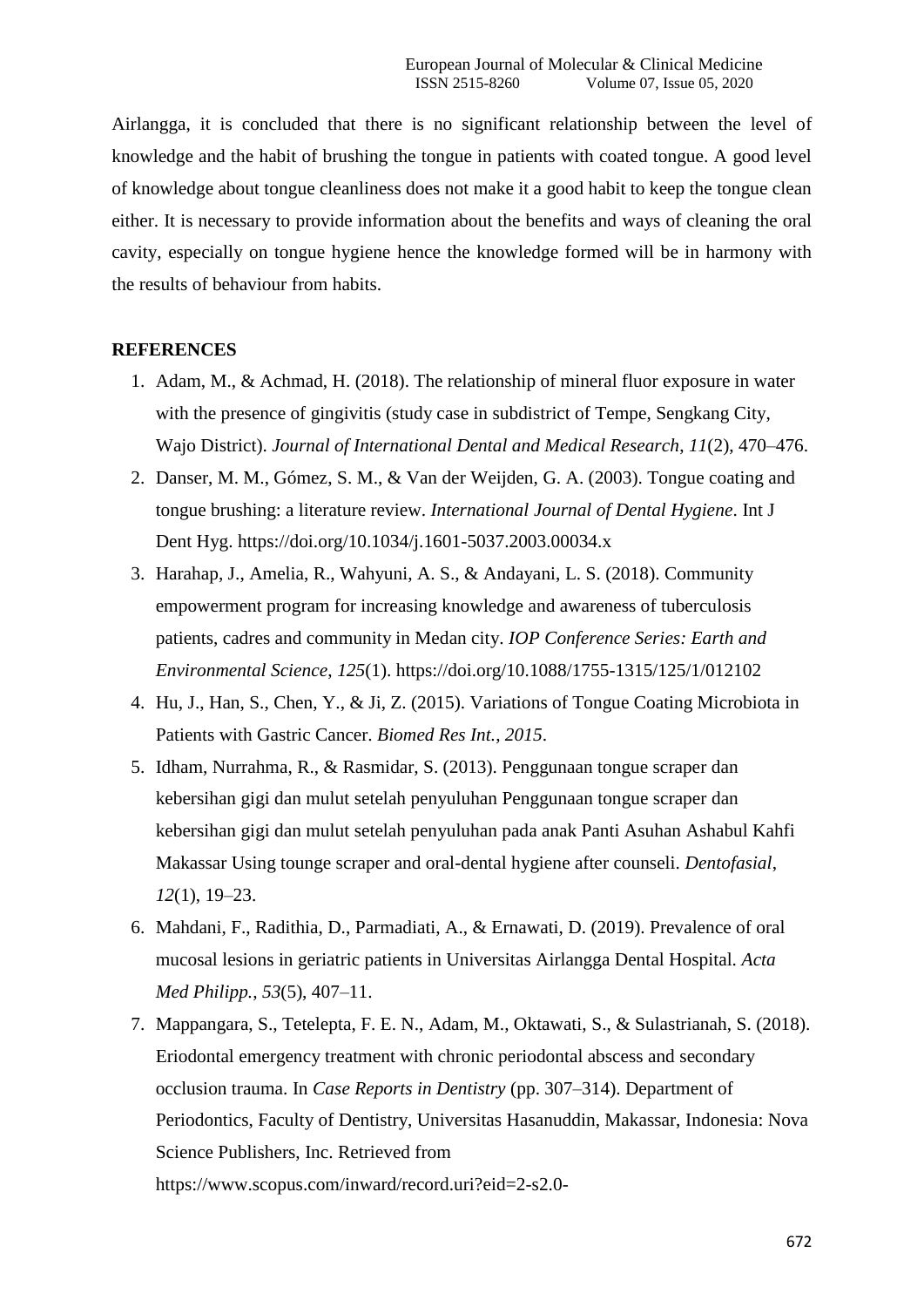85058369775&partnerID=40&md5=894cffa06dd40756ce45978830a9c679

- 8. Matsui, M., Chosa, N., Shimoyama, Y., Minami, K., Kimura, S., & Kishi, M. (2014). Effects of tongue cleaning on bacterial flora in tongue coating and dental plaque: A crossover study. *BMC Oral Health*, *14*(1), 4. https://doi.org/10.1186/1472-6831-14-4
- 9. Melati, F., Indriyanti, R., & Setiawan, A. S. (2019). Effectiveness of Applied Behavior Analysis (ABA) with regard to tooth brushing in autistic children. *Dental Journal (Majalah Kedokteran Gigi)*, *52*(3), 117–121. https://doi.org/10.20473/j.djmkg.v52.i3.p117-121
- 10. Nuraeny, N., Hidayat, W., Zakiawati, D., & Wahyuni, I. S. (2017). Edukasi dan Evaluasi terhadap Kondisi Coated Tongue Bagi Kader Kesehatan Puskesmas Ujung Berung Indah. *Jurnal Pengabdian Kepada Masyarakat*, *1*(1), 24–27.
- 11. Ragunathan, M., Herawati, E., & Epsilawati, L. (2019). Gambaran Klinis dan Faktor Predisposisi dari Coated Tongue pada Mahasiswa Gigi Klinik Fakultas Kedokteran Gigi Universitas Padjadjaran. *Jurnal Radiologi Dentomaksilofasial Indonesia*, *3*(3), 17– 20. https://doi.org/10.32793/jrdi.v3i3.441
- 12. Setijanto, R. D., Bramantoro, T., Palupi, R., & Hanani, A. (2019). The role of attitude, subjective norm, and perceived behavioral control (PBC) of mothers on teaching toothbrushing to preschool children - Based on the Theory of Planned Behavior: A cross-sectional study. *Family Medicine and Primary Care Review*, *21*(1), 53–57. https://doi.org/10.5114/fmpcr.2019.82974
- 13. Simamora, R. H. (2019). Socialization of information technology utilization and knowledge of information system effectiveness at Hospital Nurses in Medan, North Sumatra. *International Journal of Advanced Computer Science and Applications*, *10*(9), 117–121.
- 14. Simamora, R. H., Nurmaini, & Siregar, C. T. (2019). Knowledge of Nurses about Prevention of Patient Fall Risk in Inpatient Room of Private Hospital in Medan. *Indian Journal of Public Health Research & Development*, *10*(10), 759–763. https://doi.org/10.5958/0976-5506.2019.02907.3
- 15. Sopianah, Y., Sabilillah, M. F., & Oedijani, O. (2017). The effects of audio-video instruction in brushing teeth on the knowledge and attitude of young slow learners in Cirebon regency. *Dental Journal (Majalah Kedokteran Gigi)*, *50*(2), 66–70. https://doi.org/10.20473/j.djmkg.v50.i2.p66-70
- 16. Taber, K. S. (2018). The Use of Cronbach's Alpha When Developing and Reporting Research Instruments in Science Education. *Research in Science Education*, *48*(6),